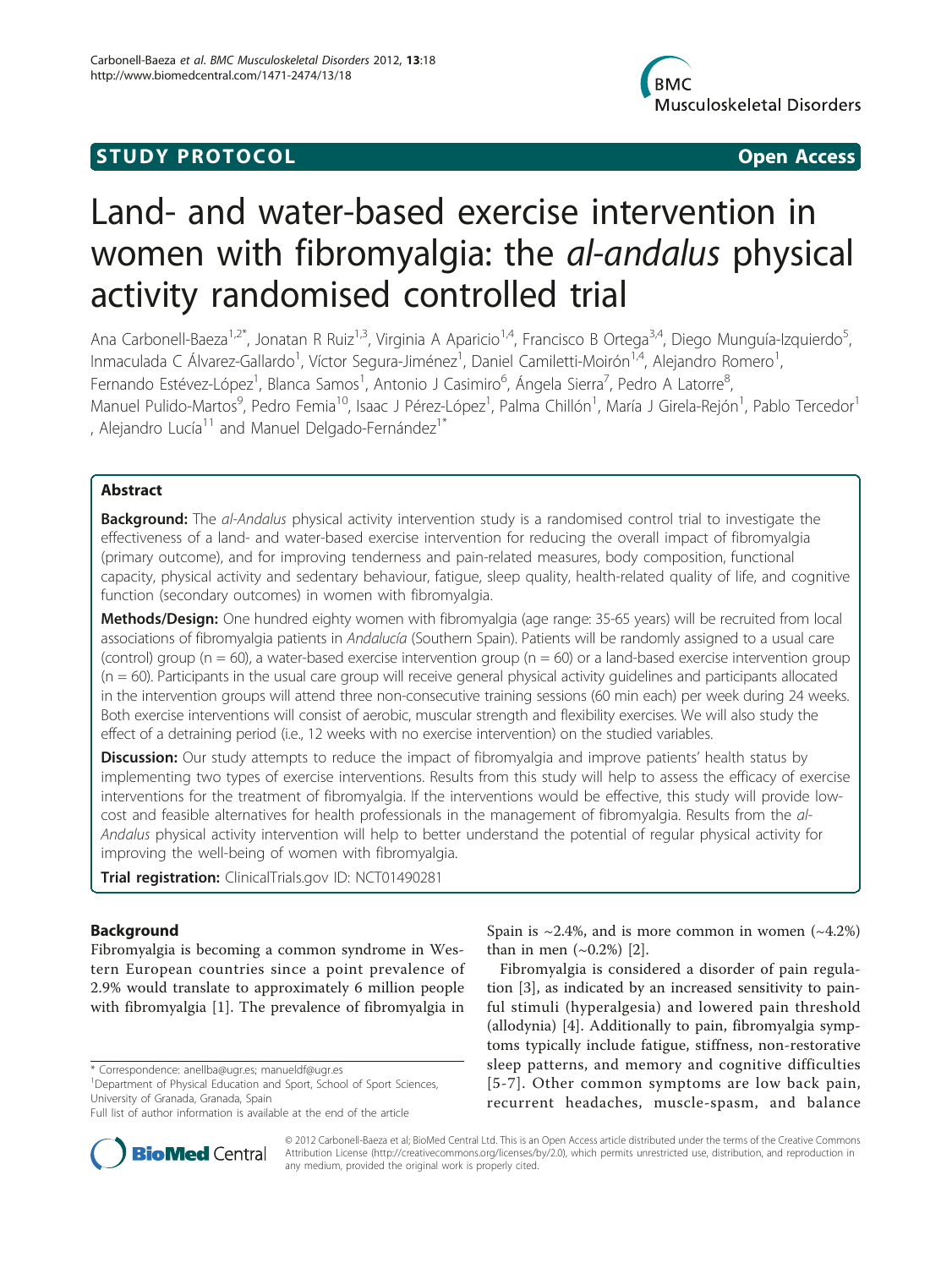problems [\[5\]](#page-8-0). The prevalence of comorbidities among patients diagnosed with fibromyalgia is very high [[8\]](#page-8-0), which increases patients' needs for appropriate medical management and results in higher healthcare resource utilization compared with persons without fibromyalgia [[9\]](#page-8-0).

Fibromyalgia has an important impact on the patients' health-related quality of life [\[10,](#page-8-0)[11\]](#page-9-0), since it limits activities of daily life such as walking or raising and transporting objects [\[11,12\]](#page-9-0). In general, functional capacity is decreased in adults with fibromyalgia [[13](#page-9-0)-[18\]](#page-9-0) and is similar to that of healthy elderly [[16,19\]](#page-9-0). Jones et al. [[19](#page-9-0)] reported that women with fibromyalgia have difficulties for staying physically independent.

Exercise therapy is relatively economical, easily accessible and widely used in clinical practice as a strategy for pain management. Several reviews concerning the effect of exercise in fibromyalgia patients concluded that: i) there is moderate evidence that aerobic exercise produces important benefits in physical function, pain and tender points [[20](#page-9-0),[21\]](#page-9-0); ii) there is limited evidence that strength training improves pain, global wellbeing, physical function, tender points and depression [\[22\]](#page-9-0); and iii) there is not enough evidence regarding the health-related effects of flexibility exercises [[22\]](#page-9-0). A recent meta-analysis [[23\]](#page-9-0) concluded that exercise (aerobic, strength training or both) improves global wellbeing, assessed by the fibromyalgia impact questionnaire (FIQ) in women with fibromyalgia. The Ottawa Panel supports the use of aerobic exercise interventions and strengthening exercises for the overall management of fibromyalgia [\[24,25\]](#page-9-0).

Exercise therapy in fibromyalgia patients has usually focused on either pool or land-based exercises. A recent meta-analysis [[26](#page-9-0)] indicated that there is no evidence that water-based aerobic exercise produces superior results compared to similarly intense land-based exercise. Others narrative reviews however suggested slight additional benefits for water-based aerobic exercise on reducing pain and improving depressive symptoms [\[27](#page-9-0)], sleep quality and mood [\[20\]](#page-9-0). Jentoff et al. [[28\]](#page-9-0) compared the effect of a 20-week pool-based exercise and a landbased exercise intervention (twice a week) on symptoms, self-efficacy, self-reported physical impairment, and physical capacity in a group of fibromyalgia patients. They observed significant improvements in cardiovascular capacity and walking time in both exercise groups. The pool-exercise group also improved self-reported physical impairment, number of days feeling good, pain, anxiety, and depression. To our knowledge, the study by Jentoff et al. [[28](#page-9-0)] is the only available study investigating the possible additional beneficial effects of exercising in a warm-water pool (compared to land-based) in fibromyalgia patients. More studies comparing the effectives of a water-based exercise program with a land-based exercise intervention on a broader range of physical and psychological outcomes and with longer intervention period, higher frequency, and larger samples are needed.

It is of public health and clinical relevance to better understand whether the benefits of land-based exercise are similar to those observed with exercise undertaken in water, owing to the low availability of pools with an appropriate water temperature for these patients, ideally between 30 and 33°C.

# **Objectives**

The primary objective of the *al-Andalus* physical activity randomised controlled trial (RCT) is to investigate the effectiveness of two types of exercise interventions (water- and land-based aerobic-strength training vs. a control group) on the overall impact of fibromyalgia (primary outcome), and on tenderness and pain-related measures, body composition, functional capacity, physical activity and sedentary behaviour, fatigue, sleep quality, health-related quality of life and cognitive function (secondary outcomes) in women aged 35-65 years with fibromyalgia. The intervention groups will train 3 days/ week (60 min per session) for a 24-week period. We will also study the effect of a detraining period (i.e., 12 weeks with no exercise intervention) on the studied variables.

# Presentation of the hypothesis

We hypothesised that: (i) a 24-weeks exercise intervention training (either water- or land-based) would be effective for reducing the impact of fibromyalgia (primary outcome), and improving tenderness and painrelated measures, body composition, functional capacity, physical activity and sedentary behaviour, fatigue, sleep quality, health-related quality of life and cognitive function (secondary outcomes) in women with fibromyalgia; (ii) a 24-weeks land-based aerobic-strength intervention training could be as effective as a water-based intervention; and (iii) the exercise training-induced gains would be partially retained in the intervention groups after the detraining period such that their physical status will still be better than that of the control group at this time point.

# Testing the hypothesis

The present study is a RCT (ClinicalTrials.gov ID: NCT01490281). The Medical Ethics Committee of Hospital Virgen de las Nieves (Granada, Spain) approved the study design, study protocols and informed consent procedure. All participants have to provide a written informed consent. After baseline measurements, they will be randomly allocated to the usual care (control), land-based training or water-based group. The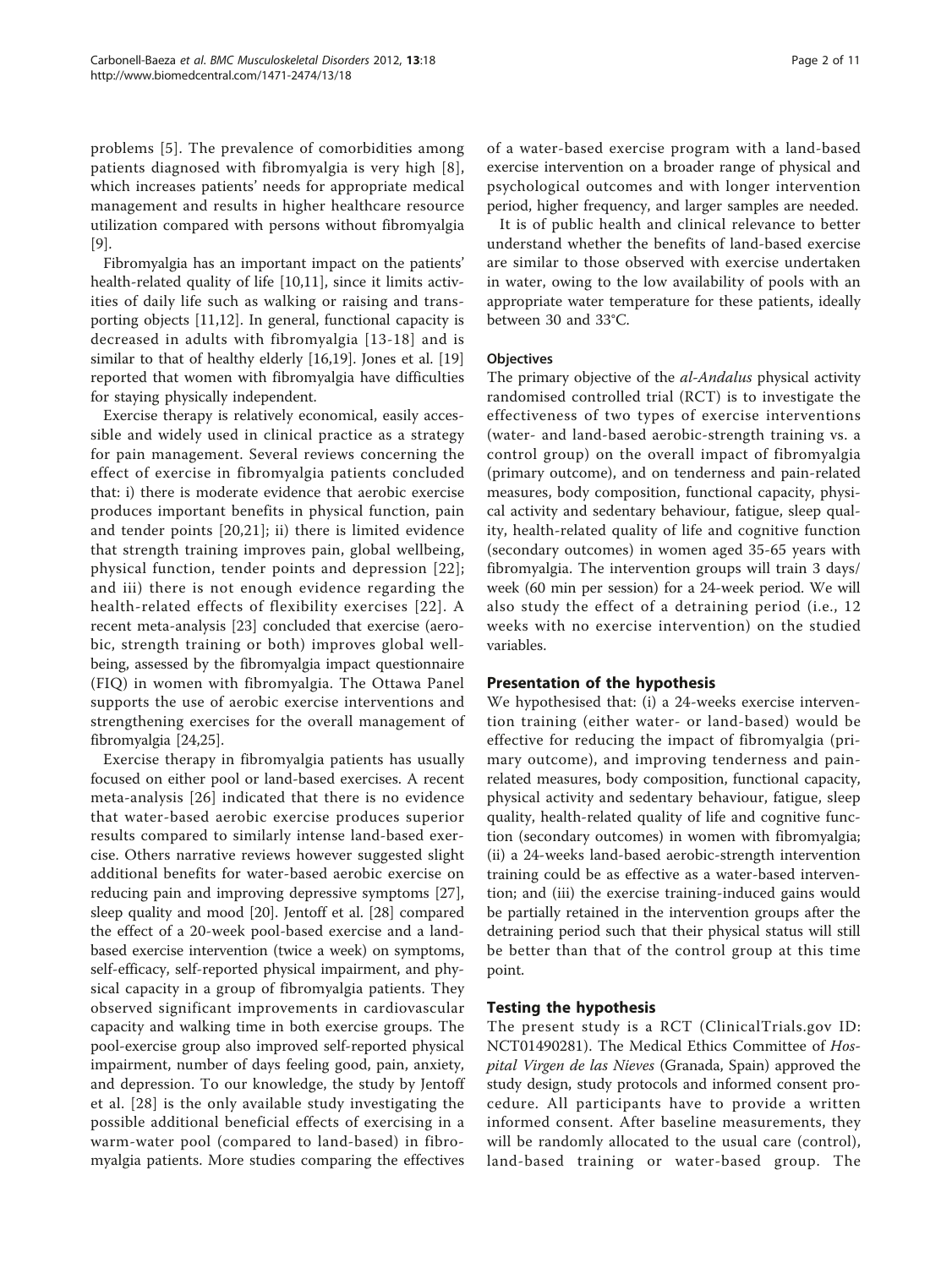participants will be followed for 24 weeks during the training interventions and after 12 weeks of training cessation. All the baseline and follow-up examinations will be performed in the same setting (local association of fibromyalgia patients) and by the same investigators. The study will be performed following the ethical guidelines of the Declaration of Helsinki, last modified in 2000.

# Participants and selection criteria

Women with fibromyalgia will be recruited from the local associations of fibromyalgia patients in Andalucía (Southern Spain). Before starting the study, a screening will be performed of all candidates. The inclusion and exclusion criteria for the study are shown in Table 1.

# Sample size

The required sample size was determined for the primary outcome variable, i.e. overall score of Fibromyalgia Impact Questionnaire (FIQ) [\[30](#page-9-0)]. According to previous research [[31\]](#page-9-0), a clinically relevant change is a 15-20% reduction in the total FIQ score (which equals to a  $\sim$ 10-15 points reduction). Assuming an unilateral alternative (i.e. the intervention reduces impact of fibromyalgia), we can detect differences of at least 15% with a power of 95% and  $\alpha$  of 0.05 with two groups (intervention and usual care group) of 45 participants, with a mean in the FIQ of  $\sim$ 70 and a standard deviation of  $\sim$ 20 points. Assuming a maximum lost of follow-up of 30%, we will recruit a total of 60 women with fibromyalgia for each group. Since we will develop two types of interventions (land and water-based), we will recruit a total of 180 women with fibromyalgia (i.e., two intervention groups and one usual care group of 60 persons each). Figure [1](#page-3-0) shows the flow diagram of the study participants

# Randomisation and blinding

The participant randomisation assignment will follow an allocation concealment process, that is, the researcher in charge of randomly assigning participants will not know in advance which treatment the next person would receive and will not participate in assessment. Assessment staff will be blinded to participant randomisation assignment. Participants will be explicitly informed on the group to which they will be assigned as well as on the study hypotheses and will be reminded not to discuss their randomisation assignments with assessment staff. It will not be possible to conceal the group assignment from the staff involved in the training.

# Statistical analysis

For between groups comparisons at baseline (usual care vs water-based intervention vs land-based intervention), we will analyse continuous variables with one-way analysis of variance or the non-parametric method of Kruskall-Wallis, and Chi-square tests (or exact techniques if needed). We will use analysis of covariance (ANCOVA) to assess the training effects on the primary and secondary study outcomes (or the rank-transform ANCOVA). Age and baseline level of each outcome variable will be entered as covariates. For each outcome variable we will report the effect size and the level of significance corresponding to the main group (between-subjects), time (within-subjects) and interaction (group  $\times$  time) effects.

We will adjust multiple comparisons for mass significance [[32\]](#page-9-0). We will also examine the differences between drop-outs and participants who remain in the study. We will analyse the data according to the intention-to-treat principle [[33\]](#page-9-0). We will handle missing data due to drop-outs or non-compliance using multiple imputation methods. To fully appreciate the potential

Table 1 Inclusion and exclusion criteria in the al-Andalus physical activity trial

| Inclusion criteria                                                                                                                                                                                                                                     | Exclusion criteria                                                                                               |  |  |
|--------------------------------------------------------------------------------------------------------------------------------------------------------------------------------------------------------------------------------------------------------|------------------------------------------------------------------------------------------------------------------|--|--|
| - Age: 35-65 years.                                                                                                                                                                                                                                    | - Acute or terminal illness.                                                                                     |  |  |
| - To be diagnosed with fibromyalgia by a rheumatologist and meeting the<br>American College of Rheumatology criteria: widespread pain for more than 3<br>months, and pain with 4 kg/cm of pressure reported for 11 or more of 18 tender<br>points [6]. | - Myocardial infarction in the past 3 months.                                                                    |  |  |
| - Not to have other severe somatic or psychiatric disorders, or other diseases that<br>prevent physical loading (Answer "no" to all questions on the Physical Activity<br>Readiness Questionnaire-PAR-Q [29]).                                         | - Unstable cardiovascular disease or other medical condition.                                                    |  |  |
| - Not to be engaged in regular physical activity > 20 min on > 3 days/week in the - Upper or lower extremity fracture in the past 3 months.<br>past 3 months.                                                                                          |                                                                                                                  |  |  |
| - Planning to stay in the same Association during the study.                                                                                                                                                                                           | - Unwillingness to either complete the study requirements or<br>to be randomised into control or training group. |  |  |
| - Able to ambulate without assistance.                                                                                                                                                                                                                 | - Severe dementia (MMSE $<$ 10)                                                                                  |  |  |
| - Able to communicate.                                                                                                                                                                                                                                 | - Presence of neuromuscular disease or drugs affecting<br>neuromuscular function.                                |  |  |
| - Informed consent: Must be capable and willing to provide consent.                                                                                                                                                                                    | - To be engaged in other physical or psychological treatment.                                                    |  |  |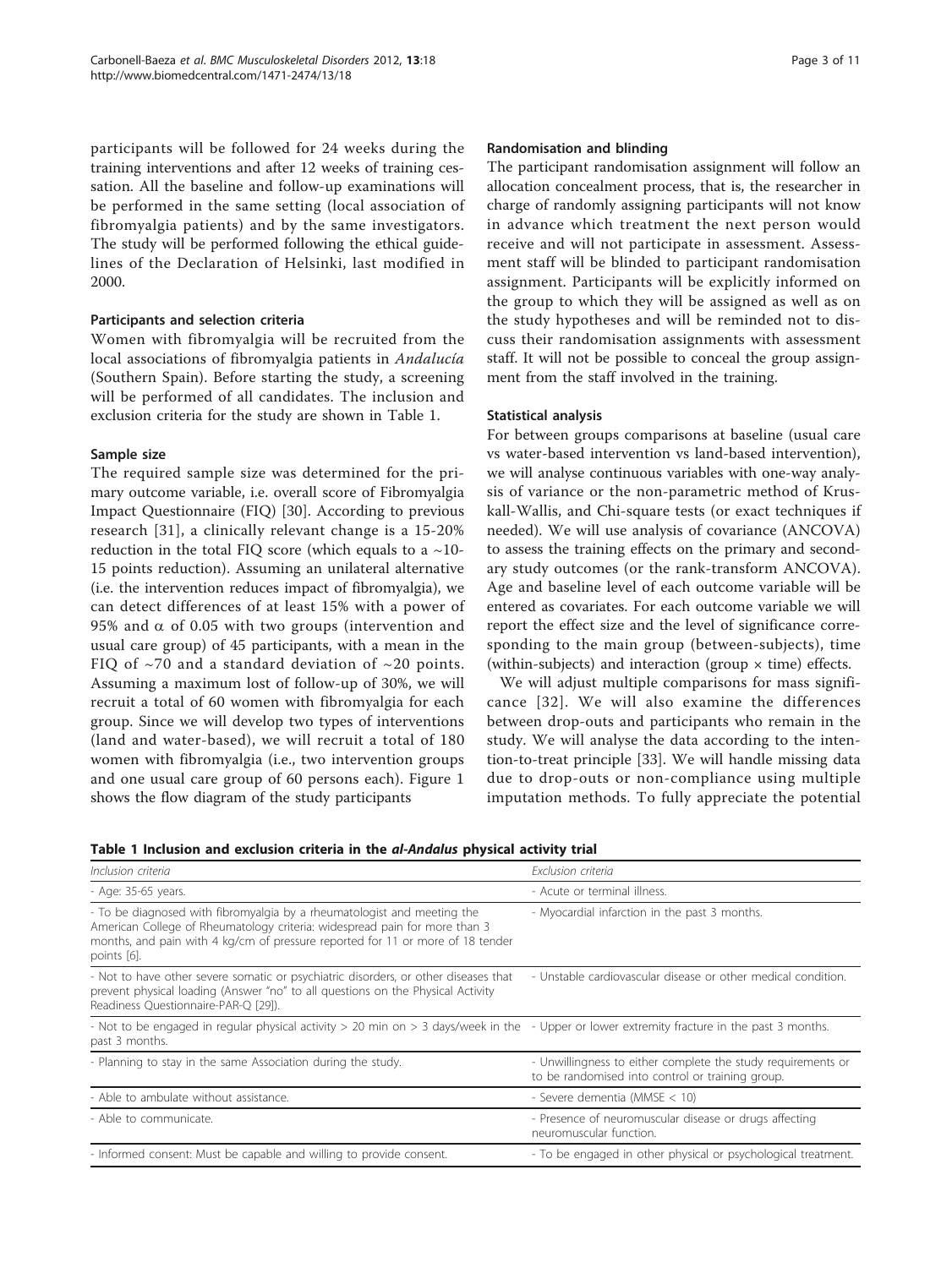<span id="page-3-0"></span>

influence of missing responses, we will perform sensitivity analysis. In all analyses, we will study the effect of the regression towards the mean.

# Interventions

The interventions will be performed in waves so that each wave will have between 10 and 12 participants in the intervention groups, and 10-12 in the usual care group. The land-based and water-based intervention groups will train 3 days/week (60 min per session) for a 24-week period. The intervention will involve exercises for improving cardiovascular endurance, muscle strength, and joint range of motion. The exercise interventions will meet the minimum training standards of the American College of Sports Medicine [[34\]](#page-9-0). The exercise sessions will be carefully supervised by an exercise monitor.

The exercises will involve all major muscle groups. During the first weeks, the main part of the sessions will focus on teaching the patients how to perform the exercises. Each session will include 10 min of warm-up with

slow walks and mobility exercises, followed by 35-40 min of aerobic exercises, developed progressively at intensity sufficient to achieve 50% (at the beginning of the intervention) and  $\sim80\%$  (the last month of the intervention) of predicted maximum heart rate (209-0.73  $\times$ age), and resistance strength training. Finally, each session will end with 10 min of cooling down with lowintensity, flexibility and relaxation exercises.

Heart rate will be assessed with a heart rate monitor (Polar Electro OY, Finland) in order to control the intensity of the sessions. One third of the patients in the intervention group will wear heart rate monitors in 1/3 of the sessions, both randomly selected. We will also monitor the rate of perceived exertion (RPE) using the Borg's conventional (6-20 point) scale [\[35\]](#page-9-0). Intensity (expressed as RPE) will range from 12 to 14. These RPE values correspond to a subjective perceived exertion of "light" and "somewhat hard" respectively. Overexertion will be checked by the "Talk test", that is, during exercise sessions participants will be able to maintain a conversation without getting breathlessness [[36](#page-9-0)].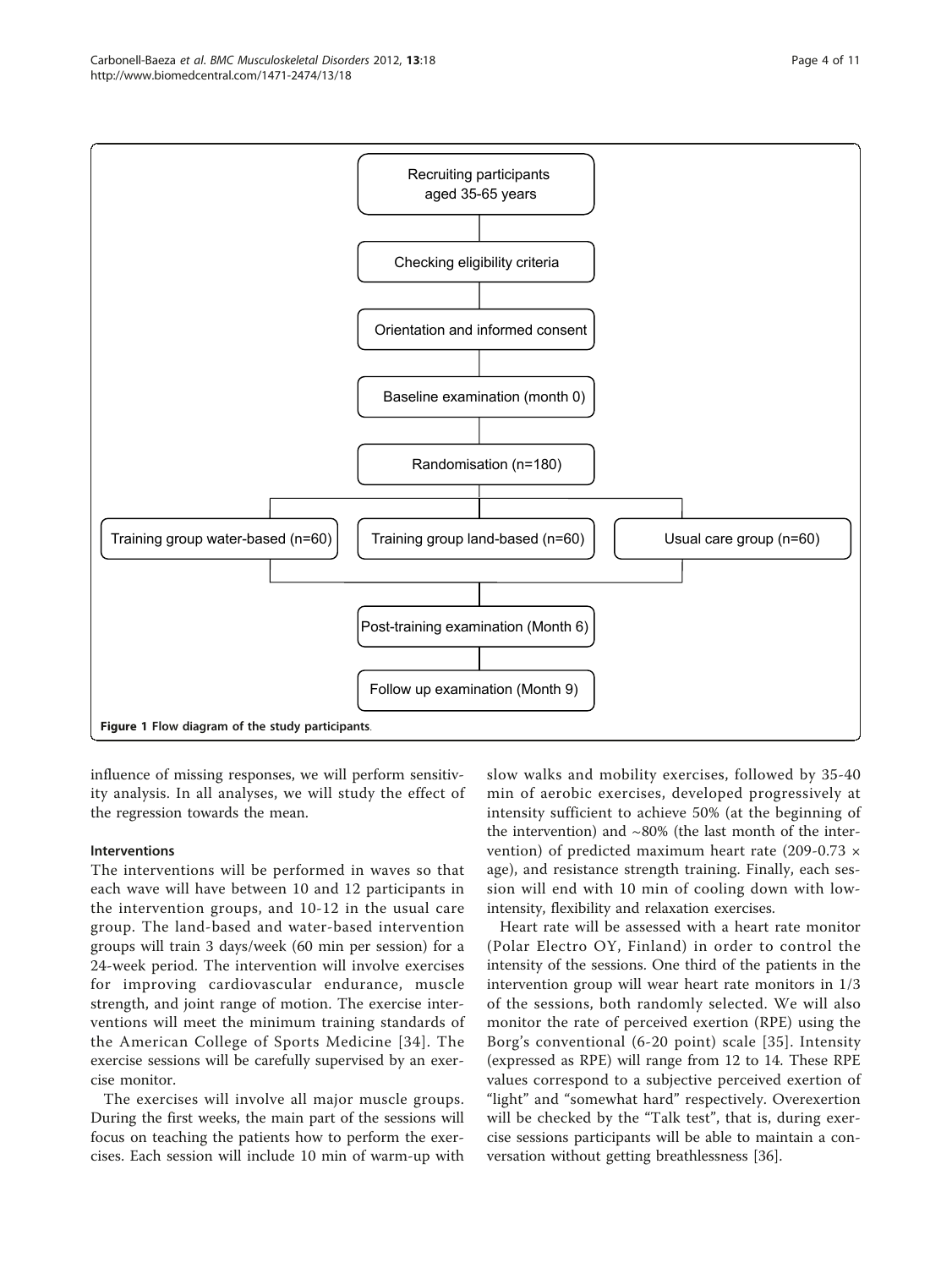# Land-based intervention

The land-based exercise intervention group will train in the exercise training facilities of the local association of fibromyalgia, or in the closer exercise centre. Cardiovascular exercises will incorporate walking at different speeds and continuous and rhythmic activities that affects large muscle groups and aerobic dance. Resistance strength training will include 1-3 set of 8-12 repetitions. The strengthening exercises will include biceps curls, arm extensions, arm side lifts, shoulder elevations, lateral leg elevations, stands up from seated position, lunge, sideways lunge and step-up/step-down. The load will be gradually increased as the strength of each person improves. We will use body weight at the start of the program and barbells (0.5-2 kg per exercise). Flexibility will be developed by static stretching at the end of the warm-up and cool-down periods.

# Water-based intervention

The water-based exercise intervention group will train in a chest-high warm (~30°C) pool. A modified version of the land-based intervention, adapted to the restrictions and peculiarities imposed by water, will be used. The training intensity and the muscle groups activated will be as similar as possible in the two groups.

The cardiovascular exercises will include bicycling simulation (with the floater between legs), walking around the pool, continuous and rhythmic activities that affects large muscle groups and aerobic dance. The strength exercises will be performed at slow pace using water and aquatic materials as resistance. Flexibility exercises will consist of static stretching at the end of the warm-up and cool-down, as in the land-based intervention.

# Usual care group (control)

Participants randomly assigned to the usual care (control) group will receive general advices from the exercise monitor about the positive effects of physical activity. We will prepare informative pamphlets describing the benefits of physical activity and general guidelines about how to increase the daily physical activity levels.

# Participant retention and adherence

To maximize adherence, several strategies will be implemented including music in all sessions, individualized attention at the intervention sessions, telephone calls following missed sessions, and the control of patients' pain rate before and after each session. Make-up sessions will be allowed in case of missing sessions (due to illness or any other reason).

# Primary outcomes measures

Fibromyalgia Impact Questionnaire (FIQ) is a self-administered questionnaire, comprising 10 subscales of disabilities and symptoms (physical function, work missed day, job ability, feel good, pain, fatigue, sleep, stiffness, anxiety and depression) and has been validated for Spanish fibromyalgia patients [[30\]](#page-9-0). The total scores range from 0 to 100, with a higher score indicating greater effect of the condition on the person's life.

# Secondary outcomes measures

#### Tenderness and pain related measures

We will assess 18 tender points according to the American College of Rheumatology criteria for classification of fibromyalgia using a standard pressure algometer (FPK 20; Effegi, Alfonsine, Italy). The tender point count, total count of positive tender points, will be recorded for each participant. The *algometer score* will be calculated as the sum of the minimum pain-pressure values obtained for each tender point.

The Visual analogic scale for pain is a simple assessment tool consisting of a 10 cm line with 0 on one end, representing no pain, and 10 on the other, representing the worst pain ever experienced, which a patient marks to indicate the severity of her pain in the present moment. This scale will also be administered before and after each session during the intervention, to assess the acute effect of exercise on pain.

The Pain Catastrophizing Scale [\[37,38\]](#page-9-0) will be used to assess three factors: rumination, magnification and helplessness associated to pain. It includes 13 items measured on a 5-point Likert scale ranging from 0 (not at all) to 4 (all the time). Higher scores indicate a greater tendency to catastrophize pain symptoms.

The Chronic Pain Self-Efficacy Scale [\[39,40](#page-9-0)], is a scale that measures efficacy expectations for coping with pain. It contains 22 items grouped into 3 subscales: self efficacy for pain management, self efficacy for coping with symptoms, and self efficacy for physical function. The scores are obtained by means of a Likert scale with a range of 0-10, where higher scores indicate better self efficacy.

# Body composition

Weight and height will be measured, body mass index [weight (kg)/height(m<sup>2</sup>)] will be calculated, and skeletal muscle mass, total body water and fat free mass will be estimated with bioelectrical impedance analysis (InBody R20; Biospace, Gateshead, UK).

# Functional capacity

Participants' functional capacity will be assessed by fieldbased fitness tests following the standardised Functional Senior Fitness Test Battery [[41](#page-9-0)]. This battery assesses muscular strength, flexibility, balance and aerobic capacity by means of the following tests:

Lower body muscular strength The "30-s chair stand test" involves counting the number of times within 30 s that an individual can rise to a full stand from a seated position with back straight and feet flat on the floor,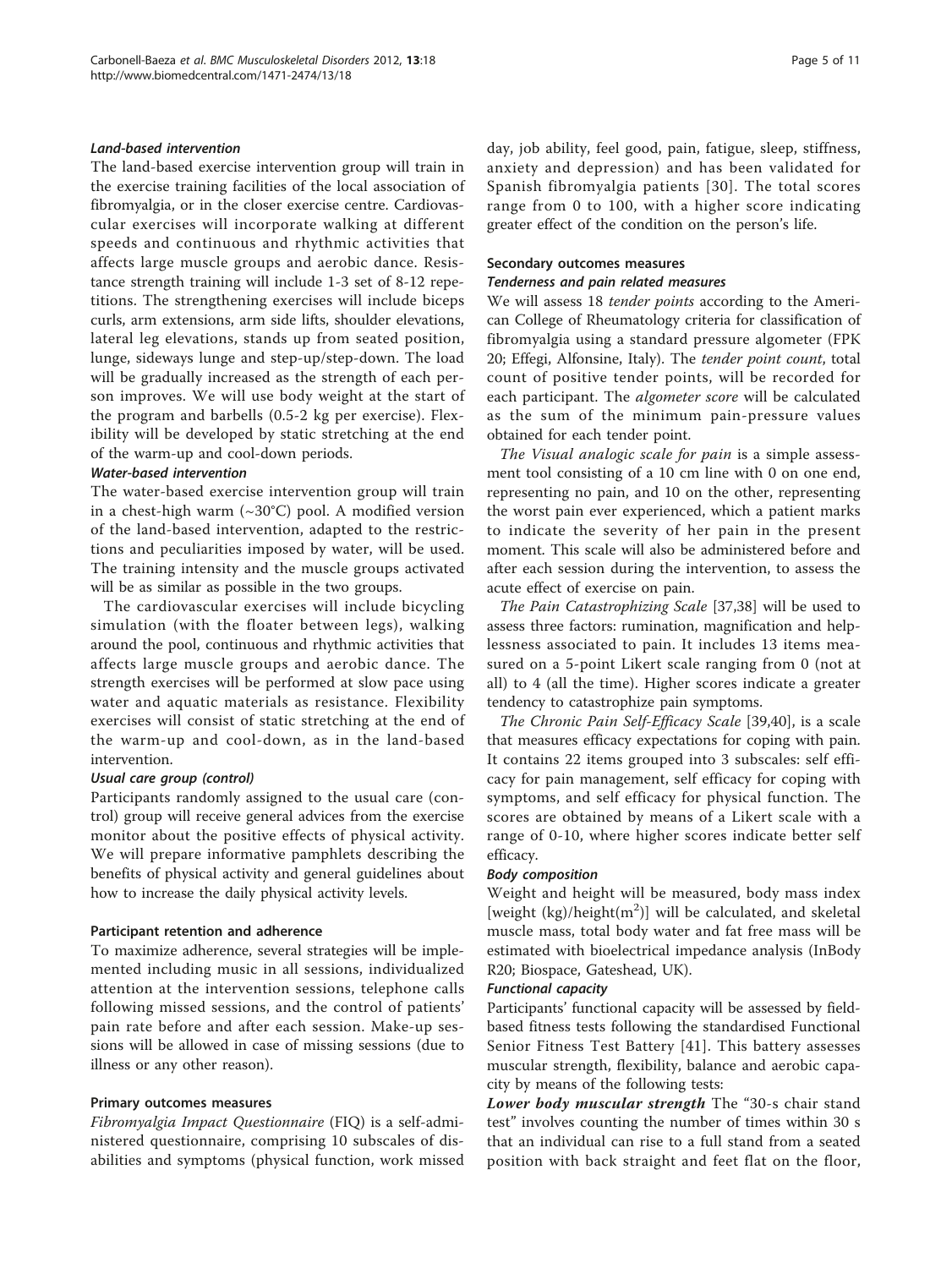without pushing off with the arms. The patients will perform one trial after familiarization [[41\]](#page-9-0).

Upper body muscular strength The "Arm curl test" involves determining a number of times a hand weight (2.3 kg for women) can be curled through a full range of motion in 30 s [\[41](#page-9-0)]. Additionally, handgrip strength will be measured using a digital dynamometer (TKK 5101 Grip-D; Takey, Tokyo, Japan) as described elsewhere [\[42](#page-9-0)]. Patients will perform (alternately with both hands) the test twice allowing a 1-min rest period between measures. The best value of 2 trials for each hand will be chosen and the average of both hands will be used in the analyses.

Lower body flexibility In the "chair sit and reach test", the patient seated with one leg extended, slowly bends forward sliding the hands down the extended leg in an attempt to touch (or pass) the toes. The number of centimeters short of reaching the toe (minus score) or reaching beyond it (plus score) will be recorded [[41\]](#page-9-0). Two trials with each leg will be measured and the best value of each leg will be registered, and the average of both legs will be used in the analyses.

*Upper body flexibility* The "back scratch test", a measure of overall shoulder range of motion, involves measuring the distance between (or overlap of) the middle fingers behind the back with a ruler [\[41\]](#page-9-0). Participants will perform this test twice, alternately with both hands, and the best value will be registered. The average of both hands will be used in the analyses.

Motor agility/dynamic balance The "8 ft up and go test" involves standing up from a chair, walking 8 ft to and around a cone, and returning to the chair in the shortest possible time [[41\]](#page-9-0). The best time of two trials will be recorded and used in the analyses.

Cardiorespiratory fitness We will use the "6-min walk" test". This test involves determining the maximum distance (meters) that can be walked in 6 min along a 45.7 m rectangular course [\[41,43\]](#page-9-0).

The International Fitness Scale [\[44\]](#page-9-0) is composed of five Likert-scale questions asking about the perceived patients' overall fitness, cardio-respiratory fitness, muscular fitness, speed-agility and flexibility in comparison with their friends' physical fitness ("very poor", "poor", "average", "good" and "very good").

# Physical activity and sedentary behaviour

Physical activity and sedentary behaviour will be objectively (i.e. accelerometry) and subjectively (i.e. questionnaires) assessed:

Accelerometry Women will be asked to wear an tri-axial accelerometer (ActiGraph GT3X+, Pensacola, Florida, US) for 8 consecutive days, starting the same day they receive the monitor, and will returned the accelerometers to the researcher 9 days later. Participants will be instructed to wear the accelerometer on their lower back attached by an elastic belt during waking as well as sleeping hours. For security reasons, participants will be asked to take them off while bathing.

We will exclude from the analyses bouts of 60 continuous minutes of 0 activity intensity counts, considering these periods as non-wearing time. Monitor wearing time will be calculated by subtracting the non-wear time and the sleeping time (recorded through a diary) from the total registered time for the entire day (typically 1,440 min). A recording of more than 20,000 counts per minute will be considered as a potential malfunction of the accelerometer and the value will be excluded from the analyses. The first day of recording will not be included in the analysis. A total of 7 days of recording with a minimum of ten or more hours of registration per day will be necessary to be included in the study. Physical activity levels will be shown as follows: (i) average physical activity, expressed as mean counts per minute. It is a measure of overall physical activity. We will calculate mean counts per minute by dividing the sum of total counts per epoch for a valid day by the number of minutes of wear time in that day across all valid days. We will also calculate the time engaged in light, lifestyle, moderate, and moderate and vigorous intensity physical activity based upon a standardized cut-off of 100-759, 760-1,951, 1,952-5,724, and at least 1,952 counts per minute, respectively. Sedentary time will be calculated as the amount of time accumulated below 100 counts per minute during periods of wear time.

The Leisure time physical activity instrument [\[45,46\]](#page-9-0) is composed of 4 items with 3 activity levels: light, moderate, and vigorous (a short description of each category will be presented). Patients will be asked to recall the average number of hours a week during the previous 4 weeks that they had spent engaged in a particular type of physical activity and at what activity level. The scale will be simplified into the following 3 levels: (1) 0.5-1.5 h a week,  $(2)$  2-4 h a week, and  $(3)$  more than 4 h a week, and the patient will be asked to provide answers in hours. The number of hours indicated by the patient for each intensity category will be summed to obtain the leisure time physical activity level for 1 week.

The Physical activity at homework or workplace instru-ment [[45,46\]](#page-9-0) is composed of 7 items with 3 categories for work performed at home (light, moderate and heavy activity) and 4 categories for employment (sedentary, light, moderate and heavy activity).The hours for each category will be summed to obtain the total score.

The Sedentary Behavior Questionnaire [[47\]](#page-9-0) consisted of reports of time spent in 9 sedentary behaviors (watching television, sitting while playing computer/ video games, sitting while listening to music, sitting and talking on the phone, doing paperwork or office work, sitting and reading, playing a musical instrument, doing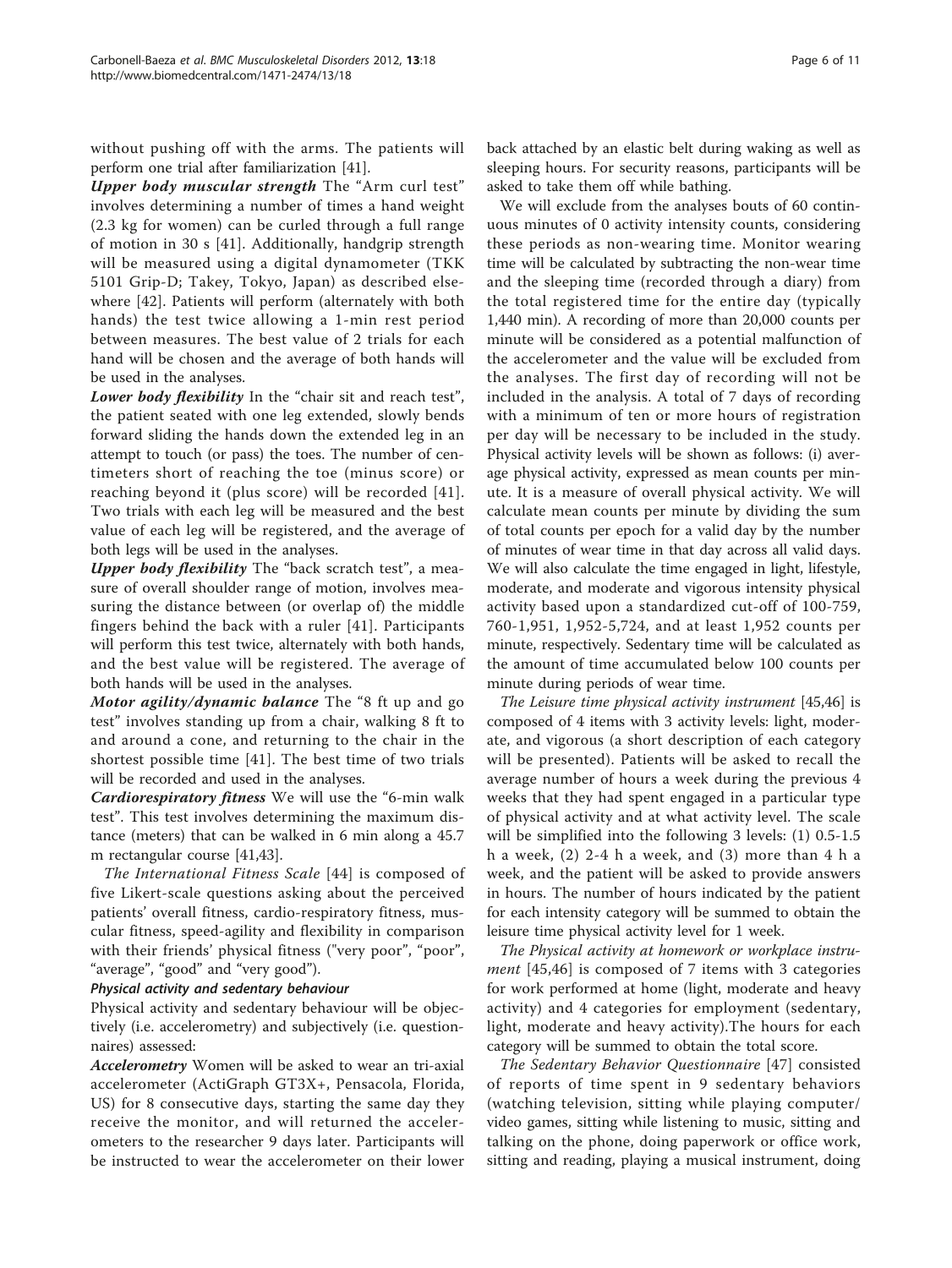arts and crafts, sitting and driving/riding in a car, bus, or train).

The short version of the ALPHA Environmental questionnaire [\[48](#page-9-0),[49](#page-9-0)] will be used to assess the environmental perceptions physical activity. The questionnaire will provide information about types of residences in the neighborhood, distances to local facilities, walking or cycle infrastructure in the neighborhood, cycling and walking network, neighborhood safety, home and work/ study environment mode of active travel.

# Fatigue

The Multidimensional Fatigue Inventory [[50](#page-9-0)], that will be used to measure fatigue severity, comprises five subscales: general fatigue, physical fatigue, mental fatigue, reduced activity, and reduced motivation [\[2](#page-8-0)]. Each subscale includes four items with five-point Likert scales. General fatigue includes general statements about fatigue and decreased functioning and is designed to encompass both physical and psychological aspects of fatigue. Physical fatigue concerns physical sensations related to fatigue. Mental fatigue pertains to cognitive functioning, including difficulty concentrating. Reduced activity refers to the influence of physical and psychological factors on the level of activity. Reduced motivation relates to lack of motivation for starting any activity. Scores on each subscale range from 4 to 20, with higher scores indicating greater fatigue.

# Sleep quality

The Pittsburgh Sleep Quality Index [\[51](#page-9-0)] will be used to assess sleep quality and disturbances over a l-month time interval. Nineteen individual items generate seven "component" scores: subjective sleep quality, sleep latency, sleep duration, habitual sleep efficiency, sleep disturbances, use of sleeping medication, and daytime dysfunction. The sum of scores for these seven components yields one global score. This test has been used in previous studies in fibromyalgia patients [[52](#page-9-0),[53](#page-9-0)].

# Health-related quality of life

We will determine patients' quality of life with the Short-Form Health Survey 36 (SF-36) [[54\]](#page-9-0). The SF-36 is a generic instrument for assessing health-related quality of life. It contains 36 items grouped into 8 dimensions: physical functioning, physical role, body pain, general health, vitality, social functioning, emotional role, and mental health. The scores range from 0 to 100 in every dimension, where higher scores indicate better health.

The Beck Depression Inventory-II [[55,](#page-9-0)[56](#page-10-0)] will be used to assess depression severity. It contains 21 items and the range of score is 0-63 with higher score indicating greater depression.

The State Trait Anxiety Inventory-I [[57\]](#page-10-0) will be used to assess the level of current anxiety. It is a 20-item selfadministered questionnaire; the range of score is 20-80, with higher scores indicating a greater state of anxiety.

Positive health will be assessed by means of the following questionnaire:

The Trait Meta-Mood Scale [[58](#page-10-0)], is comprised of three subscales and we will use only one of them, the mood repair scale (8 items), that assesses how well individuals regulate their moods and repair negative emotional experiences (e.g. "when I become upset, I remind myself of all the pleasures in life"). Participants rate their responses using a 5-point Likert type scale, with  $1 =$  "strongly disagree" to  $5 =$ "strongly agree".

The Positive and Negative Affectivity Schedule [[59,60](#page-10-0)] is a 20-item questionnaire designed to measure positive and negative affectivity. The questionnaire includes 10 positive and 10 negative emotional states that should be answered on a 5-point Likert scale. The negative and positive subscales represent two relatively independent scales.

The Satisfaction With Life Scale [\[61](#page-10-0),[62\]](#page-10-0) designed to assess global life satisfaction. The SWLS consists of five items with a 7-point Likert-scale from "strongly disagree" to "strongly agree". Higher scores reflect greater subjective well-being.

The Life Orientation Test Revised [[63,64\]](#page-10-0), is a 10-item scale that assesses subjects' expectations about their future and their general sense of optimism. It is comprised of 3 positively worded (e.g., "I'm always optimistic about my future"), 3 negatively worded items (e.g. "I hardly ever expect things to go my way") and the other 4 are filler questions. Each item is rated on a five-point Likert type scale ranging from one ("strongly disagree") to five ("strongly agree"). The higher the score obtained in the test, the higher the level of dispositional optimism is and vice-versa.

# Cognitive function

The Mini Mental State Examination (MMSE) [[65\]](#page-10-0) will be used to evaluate cognitive capacity and severity of dementia for the exclusion criteria. The MMSE is a brief cognitive screening test. The MMSE asks questions that assess five areas of cognitive functioning: orientation, immediate memory, attention/concentration, delayed recall and language.

The Paced Auditory Serial Addition Task [[66\]](#page-10-0) will be used to measure sustained and divided attention, auditory information processing speed, and stimulus competition filtering skill. In this study, it will be administered only at the slowest presentation rate of 2.4 s. The score is the number of correct responses over 60 trials.

The Rey Auditory Verbal Learning Test [[67\]](#page-10-0) measures immediate free recall, delayed free recall, delayed recognition, and verbal learning. This is a multiple-trial verbal list learning test and will be given on an individual basis.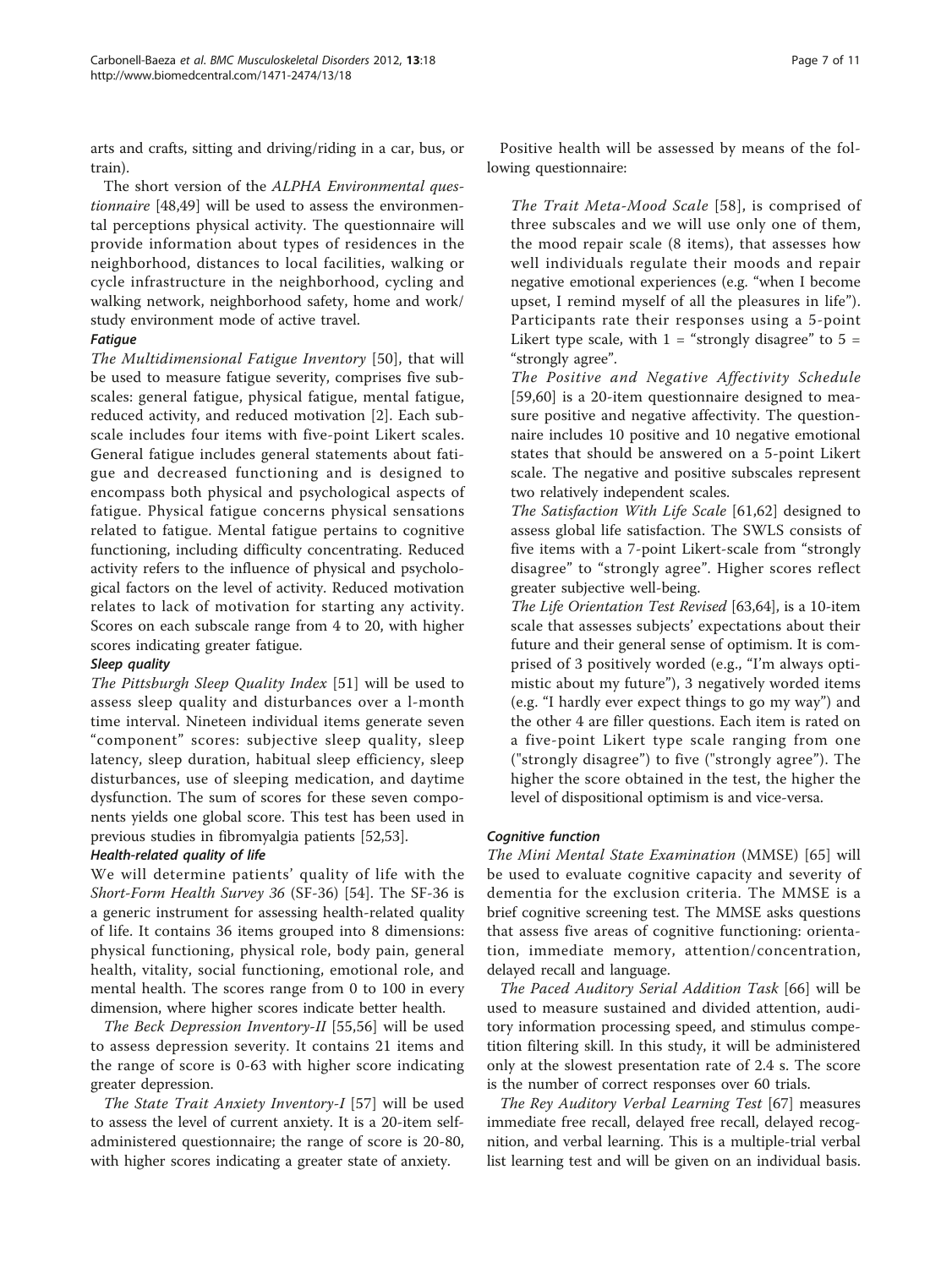# Patient global impression of change

We will also assess the patients' perception of change after the exercise interventions with Patient Global Impression of Improvement scale [[68](#page-10-0)]. This is a scale used by patients to report their overall assessment of change during a clinical trial that uses a 7-point rating scale with the options "very much improved", "much improved", "minimally improved", "no change", "minimally worse", "much worse" and "very much worse".

# Table 2 Study Assessment Schedule

# Assessment

The outcomes will be assessed just before the intervention (baseline), after 24 weeks of exercise interventions (postintervention) and after 12 weeks of training cessation (detraining). The assessments of the primary and secondary outcomes will be performed on two separate days in order to prevent fatigue in the patients. The patients will complete some questionnaires at home between day 1 and 2. The study assessment schedule is shown in Table 2.

| Assessment                                                             |   |   |   | Screening Baseline Intervention Post-intervention (24<br>weeks) | Detraining (12<br>weeks) |
|------------------------------------------------------------------------|---|---|---|-----------------------------------------------------------------|--------------------------|
| - Informed Consent                                                     | X |   |   |                                                                 |                          |
| Day 1 testing                                                          |   |   |   |                                                                 |                          |
| - Sociodemographic data                                                | Χ |   |   | Χ                                                               | Χ                        |
| - Mini Mental State Examination                                        | Χ |   |   |                                                                 |                          |
| - Physical Activity Readiness Questionnaire-PAR-Q                      | X |   |   |                                                                 |                          |
| - Beck Depression Inventory-II                                         | Χ |   |   | X                                                               | X                        |
| - Tender points                                                        | Χ |   |   | Χ                                                               | X                        |
| - Visual analogic scale for pain                                       |   | Χ | Χ | $\mathsf X$                                                     | Χ                        |
| Questionnaires to complete at home between day 1 and<br>$\overline{2}$ |   |   |   |                                                                 |                          |
| - Fibromyalgia Impact Questionnaire                                    |   | Χ |   | Χ                                                               | Χ                        |
| - Short-Form Health Survey 36                                          |   | X |   | $\times$                                                        | Χ                        |
| - State Trait Anxiety Inventory-I                                      |   | Χ |   | Χ                                                               | X                        |
| - Trait Meta-Mood Scale                                                |   | Χ |   | Χ                                                               | Χ                        |
| - Positive and Negative Affectivity Schedule                           |   | Χ |   | Χ                                                               | Χ                        |
| - Satisfaction With Life Scale                                         |   | Χ |   | Χ                                                               | Χ                        |
| - Life Orientation Test Revised                                        |   | X |   | $\times$                                                        | X                        |
| - Pittsburgh Sleep Quality Index                                       |   | Χ |   | X                                                               | X                        |
| - Multidimensional Fatigue Inventory                                   |   | Χ |   | X                                                               | X                        |
| - ALPHA Environmental questionnaire                                    |   | X |   | Χ                                                               | X                        |
| - Sedentary Behavior Questionnaire                                     |   | Χ |   | Χ                                                               | Χ                        |
| - Physical activity at homework or workplace<br>instrument             |   | Χ |   | Χ                                                               | Χ                        |
| - Leisure time physical activity instrument                            |   | Χ |   | Χ                                                               | Χ                        |
| - International Fitness Scale                                          |   | Χ |   | Χ                                                               | Χ                        |
| - Chronic Pain Self-Efficacy Scale                                     |   | Χ |   | X                                                               | X                        |
| - Pain Catastrophizing Scale                                           |   | Χ |   | X                                                               | X                        |
| Day 2 testing                                                          |   |   |   |                                                                 |                          |
| - Paced Auditory Serial Addition Task                                  |   | Χ |   | $\times$                                                        | X                        |
| - Rey Auditory Verbal Learning Test                                    |   | X |   | X                                                               | X                        |
| - Body composition                                                     |   | Χ |   | X                                                               | X                        |
| - Chair sit and reach test                                             |   | Χ |   | Χ                                                               | Χ                        |
| - Back scratch test                                                    |   | Χ |   | Χ                                                               | Χ                        |
| - Arm curl test                                                        |   | Χ |   | Χ                                                               | Χ                        |
| - 30-s chair stand test                                                |   | Χ |   | X                                                               | X                        |
| - 8 ft up and go test                                                  |   | Χ |   | Χ                                                               | X                        |
| - Handgrip strength                                                    |   | Χ |   | Χ                                                               | Χ                        |
| - 6-min walk test                                                      |   | Χ |   | Χ                                                               | Χ                        |
| - Accelerometry (1 week)                                               |   | Χ |   | Χ                                                               | Χ                        |
| - Patient Global Impression of Improvement scale                       |   |   |   | $\times$                                                        |                          |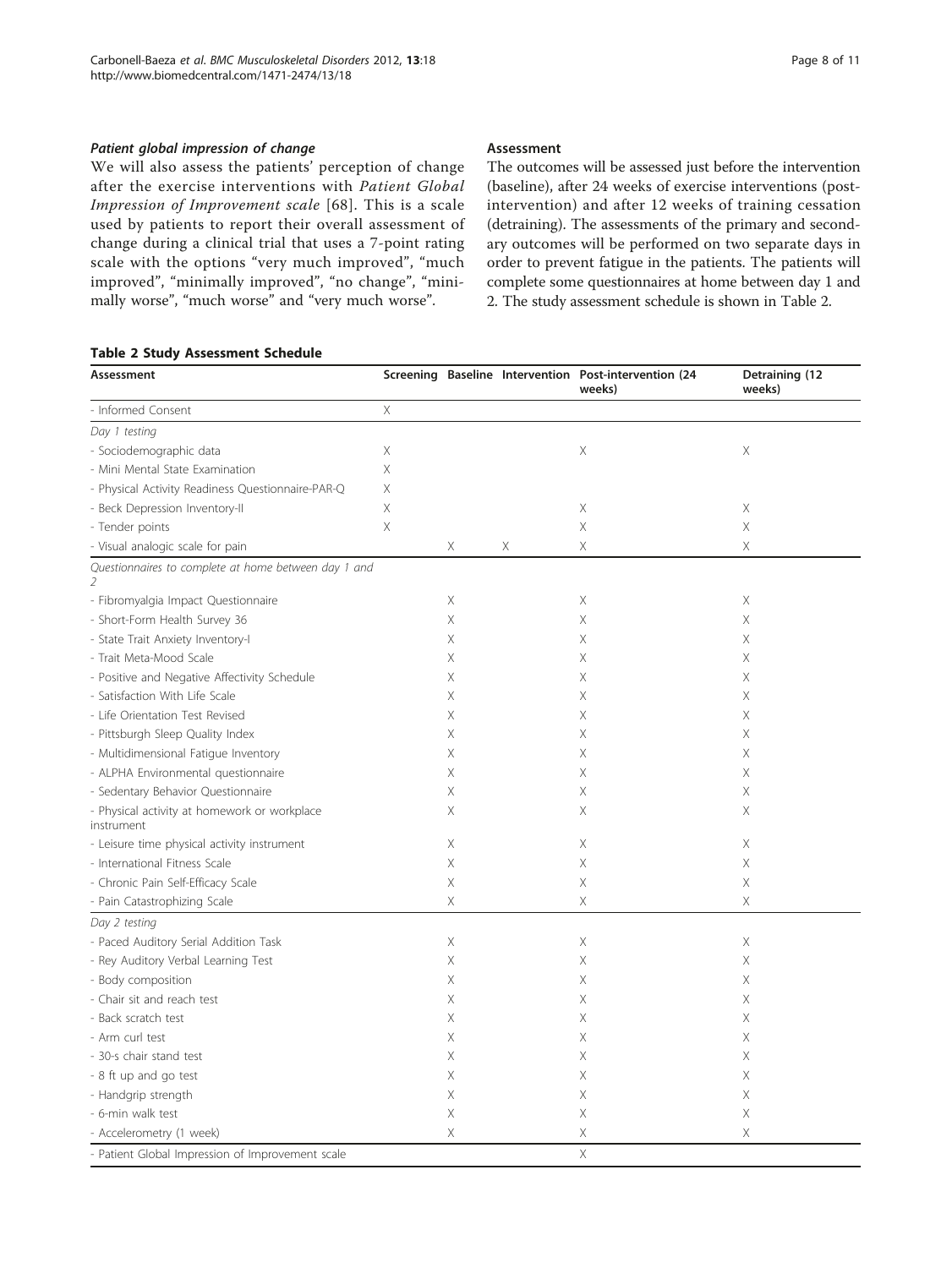# <span id="page-8-0"></span>Familiarization and reliability assessment

Before the start of the study all patients will have a familiarization period with all the functional capacity tests, consisting of two ~50-min sessions. Each session will be preceded by a warm-up and will end with a cool-down of the same activities and duration used during the training period. Each familiarization session will consist of 2-3 sets of 1-3 repetitions of the exercises. We will also assess test-retest reliability (2-weeks apart) of the study functional capacity tests in a sub-sample. The tests will be performed by trained and qualified researchers.

# Assessment of side effects

We will record adverse effects or health problems attributable to the testing sessions or intervention sessions, including muscle pain, fatigue, and general aches and pains by self-report during the study period. An independent researcher will be in charge of auditing all assessment staff to record all these events in the participants over the study period.

# Implications of the hypothesis

The al-Andalus physical activity RCT will investigate the effects of 24-week land- and water-based exercise interventions on disease impact, tenderness, body composition, functional capacity, quality of life and cognitive function in female patients with fibromyalgia. Both exercise interventions will include aerobic, strengthening and flexibility exercises. We will also assess the effect of a 3-month detraining period on the study primary and secondary outcomes. To our knowledge, this is the largest study specifically designed to compare the effect of a water-based and land-based exercise interventions on fibromyalgia patients. Our study attempts to reduce impact of fibromyalgia and improve patients' health status and quality of life by implementing two types of exercise interventions. Results from this study will help to better assess the potential of exercise interventions in the treatment of fibromyalgia. If the interventions proved to be effective and safe, this study would provide low-cost and feasible alternatives for health professionals in the management of fibromyalgia.

#### Abbreviations

ANCOVA: Analysis of covariance; FIQ: Fibromyalgia impact questionnaire; MMSE: Mini Mental State Examination; PAR-Q: Physical Activity Readiness Questionnaire; RCT: Randomised controlled trial; RPE: Rate of perceived exertion; SF-36: Short-form 36 items.

#### Acknowledgements

This study was supported by the Consejeria de Turismo, Comercio y Deporte (CTCD-201000019242-TRA), the Spanish Ministry of Science and Innovation (I + D + I DEP2010-15639, grants: BES-2009-013442, BES-2011-047133, RYC-2010-05957, RYC-2011-09011), the Swedish Heart-Lung Foundation

(20090635), the Spanish Ministry of Education (AP-2009-3173), Granada Research of Excelence Initiative on Biohealth (GREIB), Campus BioTic, University of Granada, Spain and European University of Madrid. Escuela de Estudios Universitarios Real Madrid. 2010/04RM.

#### Author details

<sup>1</sup>Department of Physical Education and Sport, School of Sport Sciences, University of Granada, Granada, Spain. <sup>2</sup> Department of Physical Education, School of Education, University of Cadiz, Cadiz, Spain. <sup>3</sup>Department of Biosciences and Nutrition at NOVUM, Unit for Preventive Nutrition, Karolinska Institutet, Huddinge, Sweden. <sup>4</sup> Department of Physiology, School of Pharmacy, University of Granada, Granada, Spain. <sup>5</sup>Deparment of Physical Education and Sports, University Pablo de Olavide, Seville, Spain. 6 Department of Didactics for Language and Literature, Social Science and Physical and Sports Education, University of Almeria, Almeria, Spain. <sup>7</sup> Department of Physical Education, Music and Arts, University of Huelva, Huelva, Spain. <sup>8</sup>Department of Didactics of Music, Plastic and Corporal Expression, University of Jaen, Jaen, Spain. <sup>9</sup>Department of Psychology, University of Jaen, Jaen, Spain. <sup>10</sup>Biostatistics, School of Medicine, University of Granada, Granada, Spain. 11Department of Biomedicine, European University of Madrid, Madrid, Spain.

#### Authors' contributions

ACB, JRR, VAA and MDF conceived the study, and participated in its design. ACB, JRR and VAA drafted the manuscript. FBO, DM, VS, AR, FE, BS, AJC, AS, PL, MP, PF, IJP, PC, MJG, PT and AL participated in the study design and critically revised the manuscript. ICA, DC and BS participated in the study design, critically revised the manuscript, supervised and design the exercise interventions. PF participated in the study design and provided statistical support. All authors read and approved the final manuscript.

#### Competing interests

The authors declare that they have no competing interests.

#### Received: 15 December 2011 Accepted: 15 February 2012 Published: 15 February 2012

#### References

- Branco JC, Bannwarth B, Failde I, Abello Carbonell J, Blotman F, Spaeth M, Saraiva F, Nacci F, Thomas E, Caubere JP, et al: Prevalence of fibromvalgia: [a survey in five European countries.](http://www.ncbi.nlm.nih.gov/pubmed/19250656?dopt=Abstract) Semin Arthritis Rheum 2010, 39(6):448-453.
- 2. Mas AJ, Carmona L, Valverde M, Ribas B: [Prevalence and impact of](http://www.ncbi.nlm.nih.gov/pubmed/18799079?dopt=Abstract) [fibromyalgia on function and quality of life in individuals from the](http://www.ncbi.nlm.nih.gov/pubmed/18799079?dopt=Abstract) [general population: results from a nationwide study in Spain.](http://www.ncbi.nlm.nih.gov/pubmed/18799079?dopt=Abstract) Clin Exp Rheumatol 2008, 26(4):519-526.
- Sarzi-Puttini P, Buskila D, Carrabba M, Doria A, Atzeni F: [Treatment strategy](http://www.ncbi.nlm.nih.gov/pubmed/17976693?dopt=Abstract) [in fibromyalgia syndrome: where are we now?](http://www.ncbi.nlm.nih.gov/pubmed/17976693?dopt=Abstract) Semin Arthritis Rheum 2008, 37(6):353-365.
- 4. Mork PJ, Vasseljen O, Nilsen TI: Association between physical exercise, body mass index, and risk of fibromyalgia: longitudinal data from the Norwegian Nord-Trondelag Health Study. Arthritis Care Res (Hoboken) 2010, 62(5):611-617.
- 5. Bennett RM, Jones J, Turk DC, Russell IJ, Matallana L: [An internet survey of](http://www.ncbi.nlm.nih.gov/pubmed/17349056?dopt=Abstract) [2,596 people with fibromyalgia.](http://www.ncbi.nlm.nih.gov/pubmed/17349056?dopt=Abstract) BMC Musculoskelet Disord 2007, 8:27.
- 6. Wolfe F, Smythe HA, Yunus MB, Bennett RM, Bombardier C, Goldenberg DL, Tugwell P, Campbell SM, Abeles M, Clark P, et al: [The American College of](http://www.ncbi.nlm.nih.gov/pubmed/2306288?dopt=Abstract) [Rheumatology 1990 criteria for the classification of fibromyalgia. Report](http://www.ncbi.nlm.nih.gov/pubmed/2306288?dopt=Abstract) [of the multicenter criteria committee.](http://www.ncbi.nlm.nih.gov/pubmed/2306288?dopt=Abstract) Arthritis Rheum 1990, 33(2):160-172.
- 7. Wilson HD, Robinson JP, Turk DC: [Toward the identification of symptom](http://www.ncbi.nlm.nih.gov/pubmed/19333980?dopt=Abstract) [patterns in people with fibromyalgia.](http://www.ncbi.nlm.nih.gov/pubmed/19333980?dopt=Abstract) Arthritis Rheum 2009, 61(4):527-534.
- 8. Wolfe F, Michaud K, Li T, Katz RS: [Chronic conditions and health problems](http://www.ncbi.nlm.nih.gov/pubmed/20080915?dopt=Abstract) [in rheumatic diseases: comparisons with rheumatoid arthritis,](http://www.ncbi.nlm.nih.gov/pubmed/20080915?dopt=Abstract) [noninflammatory rheumatic disorders, systemic lupus erythematosus,](http://www.ncbi.nlm.nih.gov/pubmed/20080915?dopt=Abstract) [and fibromyalgia.](http://www.ncbi.nlm.nih.gov/pubmed/20080915?dopt=Abstract) J Rheumatol 2010, 37(2):305-315.
- 9. Lachaine J, Beauchemin C, Landry PA: [Clinical and economic](http://www.ncbi.nlm.nih.gov/pubmed/20393262?dopt=Abstract) [characteristics of patients with fibromyalgia syndrome.](http://www.ncbi.nlm.nih.gov/pubmed/20393262?dopt=Abstract) Clin J Pain 2010, 26(4):284-290.
- 10. Gormsen L, Rosenberg R, Bach FW, Jensen TS: [Depression, anxiety, health](http://www.ncbi.nlm.nih.gov/pubmed/19473857?dopt=Abstract)[related quality of life and pain in patients with chronic fibromyalgia and](http://www.ncbi.nlm.nih.gov/pubmed/19473857?dopt=Abstract) [neuropathic pain.](http://www.ncbi.nlm.nih.gov/pubmed/19473857?dopt=Abstract) Eur J Pain 2010, 14(2):127, e121-128.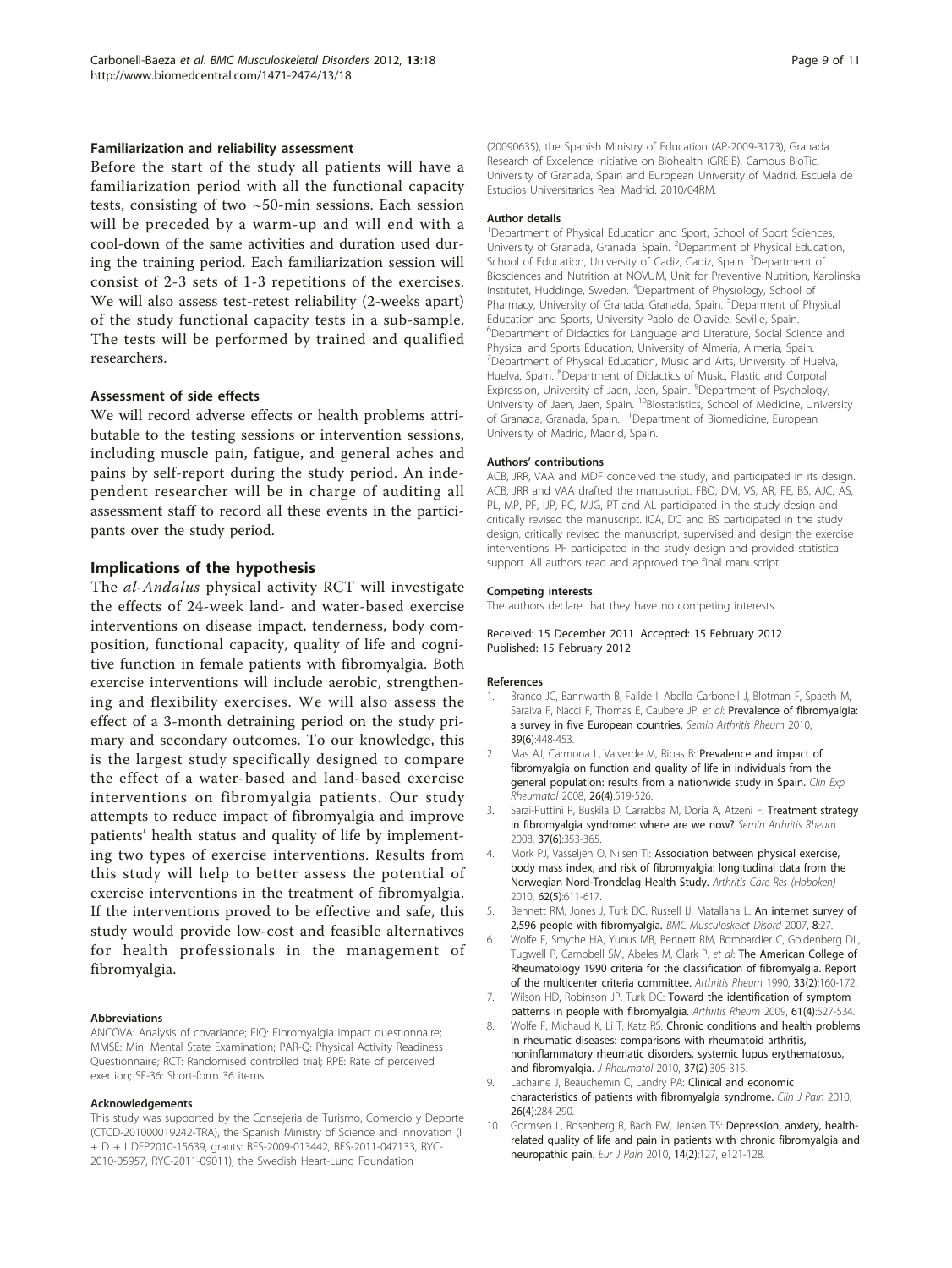- <span id="page-9-0"></span>11. Verbunt JA, Pernot DH, Smeets RJ: [Disability and quality of life in patients](http://www.ncbi.nlm.nih.gov/pubmed/18211701?dopt=Abstract) [with fibromyalgia.](http://www.ncbi.nlm.nih.gov/pubmed/18211701?dopt=Abstract) Health Qual Life Outcomes 2008, 6:8.
- 12. Henriksson C, Gundmark I, Bengtsson A, Ek AC: [Living with fibromyalgia.](http://www.ncbi.nlm.nih.gov/pubmed/1633377?dopt=Abstract) [Consequences for everyday life.](http://www.ncbi.nlm.nih.gov/pubmed/1633377?dopt=Abstract) Clin J Pain 1992, 8(2):138-144.
- 13. Valim V, Oliveira LM, Suda AL, Silva LE, Faro M, Neto TL, Feldman D Natour J: [Peak oxygen uptake and ventilatory anaerobic threshold in](http://www.ncbi.nlm.nih.gov/pubmed/11842825?dopt=Abstract) [fibromyalgia.](http://www.ncbi.nlm.nih.gov/pubmed/11842825?dopt=Abstract) J Rheumatol 2002, 29(2):353-357.
- 14. Valkeinen H, Hakkinen A, Alen M, Hannonen P, Kukkonen-Harjula K, Hakkinen K: [Physical fitness in postmenopausal women with](http://www.ncbi.nlm.nih.gov/pubmed/17960505?dopt=Abstract) [fibromyalgia.](http://www.ncbi.nlm.nih.gov/pubmed/17960505?dopt=Abstract) Int J Sports Med 2008, 29(5):408-413.
- 15. Jones KD, Horak FB, Winters-Stone K, Irvine JM, Bennett RM: [Fibromyalgia is](http://www.ncbi.nlm.nih.gov/pubmed/19125137?dopt=Abstract) [associated with impaired balance and falls.](http://www.ncbi.nlm.nih.gov/pubmed/19125137?dopt=Abstract) J Clin Rheumatol 2009, 15(1):16-21.
- 16. Panton LB, Kingsley JD, Toole T, Cress ME, Abboud G, Sirithienthad P, Mathis R, McMillan V: [A comparison of physical functional performance](http://www.ncbi.nlm.nih.gov/pubmed/17079747?dopt=Abstract) [and strength in women with fibromyalgia, age- and weight-matched](http://www.ncbi.nlm.nih.gov/pubmed/17079747?dopt=Abstract) [controls, and older women who are healthy.](http://www.ncbi.nlm.nih.gov/pubmed/17079747?dopt=Abstract) Phys Ther 2006, 86(11):1479-1488.
- 17. Heredia Jimenez JM, Aparicio Garcia-Molina VA, Porres Foulquie JM, Delgado Fernandez M, Soto Hermoso VM: [Spatial-temporal parameters of](http://www.ncbi.nlm.nih.gov/pubmed/19169619?dopt=Abstract) [gait in women with fibromyalgia.](http://www.ncbi.nlm.nih.gov/pubmed/19169619?dopt=Abstract) Clin Rheumatol 2009, 28(5):595-598.
- Carbonell-Baeza A, Aparicio VA, Sjostrom M, Ruiz JR, Delgado-Fernandez M: [Pain and functional capacity in female fibromyalgia patients.](http://www.ncbi.nlm.nih.gov/pubmed/21939495?dopt=Abstract) Pain Med 2011, 12(11):1667-1675.
- 19. Jones J, Rutledge DN, Jones KD, Matallana L, Rooks DS: [Self-assessed](http://www.ncbi.nlm.nih.gov/pubmed/18723374?dopt=Abstract) [physical function levels of women with fibromyalgia: a national survey.](http://www.ncbi.nlm.nih.gov/pubmed/18723374?dopt=Abstract) Womens Health Issues 2008, 18(5):406-412.
- 20. Thomas EN, Blotman F: [Aerobic exercise in fibromyalgia: a practical](http://www.ncbi.nlm.nih.gov/pubmed/20340025?dopt=Abstract) [review.](http://www.ncbi.nlm.nih.gov/pubmed/20340025?dopt=Abstract) Rheumatol Int 2010, 30(9):1143-1150.
- 21. Busch AJ, Webber SC, Brachaniec M, Bidonde J, Bello-Haas VD, Danyliw AD, Overend TJ, Richards RS, Sawant A, Schachter CL: [Exercise therapy for](http://www.ncbi.nlm.nih.gov/pubmed/21725900?dopt=Abstract) [fibromyalgia.](http://www.ncbi.nlm.nih.gov/pubmed/21725900?dopt=Abstract) Curr Pain Headache Rep 2011, 15(5):358-367.
- 22. Busch AJ, Barber KA, Overend TJ, Peloso PM, Schachter CL: [Exercise for](http://www.ncbi.nlm.nih.gov/pubmed/17943797?dopt=Abstract) [treating fibromyalgia syndrome.](http://www.ncbi.nlm.nih.gov/pubmed/17943797?dopt=Abstract) Cochrane Database Syst Rev 2007, 4: CD003786.
- 23. Kelley GA, Kelley KS, Hootman JM, Jones DL: Exercise and global wellbeing in community-dwelling adults with fibromyalgia: a systematic review with meta-analysis. BMC Publ Health 2010, 10(1):198.
- 24. Brosseau L, Wells GA, Tugwell P, Egan M, Wilson KG, Dubouloz CJ, Casimiro L, Robinson VA, McGowan J, Busch A, et al: [Ottawa Panel](http://www.ncbi.nlm.nih.gov/pubmed/18497301?dopt=Abstract) [evidence-based clinical practice guidelines for aerobic fitness exercises](http://www.ncbi.nlm.nih.gov/pubmed/18497301?dopt=Abstract) in [the management of fibromyalgia: part 1.](http://www.ncbi.nlm.nih.gov/pubmed/18497301?dopt=Abstract) Phys Ther 2008, 88(7):857-871.
- 25. Brosseau L, Wells GA, Tugwell P, Egan M, Wilson KG, Dubouloz CJ, Casimiro L, Robinson VA, McGowan J, Busch A, et al: [Ottawa Panel](http://www.ncbi.nlm.nih.gov/pubmed/18497302?dopt=Abstract) [evidence-based clinical practice guidelines for strengthening exercises](http://www.ncbi.nlm.nih.gov/pubmed/18497302?dopt=Abstract) [in the management of fibromyalgia: part 2.](http://www.ncbi.nlm.nih.gov/pubmed/18497302?dopt=Abstract) Phys Ther 2008, 88(7):873-886.
- 26. Hauser W, Klose P, Langhorst J, Moradi B, Steinbach M, Schiltenwolf M, Busch A: [Efficacy of different types of aerobic exercise in fibromyalgia](http://www.ncbi.nlm.nih.gov/pubmed/20459730?dopt=Abstract) [syndrome: a systematic review and meta-analysis of randomised](http://www.ncbi.nlm.nih.gov/pubmed/20459730?dopt=Abstract) [controlled trials.](http://www.ncbi.nlm.nih.gov/pubmed/20459730?dopt=Abstract) Arthritis Res Ther 2010, 12(3):R79.
- 27. Cazzola M, Atzeni F, Salaffi F, Stisi S, Cassisi G, Sarzi-Puttini P: [Which kind of](http://www.ncbi.nlm.nih.gov/pubmed/21176431?dopt=Abstract) [exercise is best in fibromyalgia therapeutic programmes? A practical](http://www.ncbi.nlm.nih.gov/pubmed/21176431?dopt=Abstract) [review.](http://www.ncbi.nlm.nih.gov/pubmed/21176431?dopt=Abstract) Clin Exp Rheumatol 2010, 28(6 Suppl 63):S117-S124.
- 28. Jentoft ES, Kvalvik AG, Mengshoel AM: [Effects of pool-based and land](http://www.ncbi.nlm.nih.gov/pubmed/11308060?dopt=Abstract)[based aerobic exercise on women with fibromyalgia/chronic widespread](http://www.ncbi.nlm.nih.gov/pubmed/11308060?dopt=Abstract) [muscle pain.](http://www.ncbi.nlm.nih.gov/pubmed/11308060?dopt=Abstract) Arthritis Rheum 2001, 45(1):42-47.
- 29. Cardinal BJ, Esters J, Cardinal MK: [Evaluation of the revised physical](http://www.ncbi.nlm.nih.gov/pubmed/8778552?dopt=Abstract) [activity readiness questionnaire in older adults.](http://www.ncbi.nlm.nih.gov/pubmed/8778552?dopt=Abstract) Med Sci Sports Exerc 1996, 28(4):468-472.
- 30. Rivera J, Gonzalez T: [The Fibromyalgia impact questionnaire: a validated](http://www.ncbi.nlm.nih.gov/pubmed/15485007?dopt=Abstract) [Spanish version to assess the health status in women with fibromyalgia.](http://www.ncbi.nlm.nih.gov/pubmed/15485007?dopt=Abstract) Clin Exp Rheumatol 2004, 22(5):554-560.
- 31. Bennett RM, Bushmakin AG, Cappelleri JC, Zlateva G, Sadosky AB: [Minimal](http://www.ncbi.nlm.nih.gov/pubmed/19369473?dopt=Abstract) [clinically important difference in the fibromyalgia impact questionnaire.](http://www.ncbi.nlm.nih.gov/pubmed/19369473?dopt=Abstract) J Rheumatol 2009, 36(6):1304-1311.
- 32. Holm S: A simple sequentially rejective multiple test procedure. Scand J Statist 1979, 6:65-70.
- Hollis S, Campbell F: [What is meant by intention to treat analysis? Survey](http://www.ncbi.nlm.nih.gov/pubmed/10480822?dopt=Abstract) [of published randomised controlled trials.](http://www.ncbi.nlm.nih.gov/pubmed/10480822?dopt=Abstract) BMJ 1999, 319(7211):670-674.
- 34. Garber CE, Blissmer B, Deschenes MR, Franklin BA, Lamonte MJ, Lee IM, Nieman DC, Swain DP: [American College of Sports Medicine position](http://www.ncbi.nlm.nih.gov/pubmed/21694556?dopt=Abstract)

[stand. Quantity and quality of exercise for developing and maintaining](http://www.ncbi.nlm.nih.gov/pubmed/21694556?dopt=Abstract) [cardiorespiratory, musculoskeletal, and neuromotor fitness in apparently](http://www.ncbi.nlm.nih.gov/pubmed/21694556?dopt=Abstract) [healthy adults: guidance for prescribing exercise.](http://www.ncbi.nlm.nih.gov/pubmed/21694556?dopt=Abstract) Med Sci Sports Exerc 2011, 43(7):1334-1359.

- 35. Borg GA: [Psychophysical bases of perceived exertion.](http://www.ncbi.nlm.nih.gov/pubmed/7154893?dopt=Abstract) Med Sci Sports Exerc 1982, 14(5):377-381.
- 36. Persinger R, Foster C, Gibson M, Fater DC, Porcari JP: [Consistency of the](http://www.ncbi.nlm.nih.gov/pubmed/15354048?dopt=Abstract) [talk test for exercise prescription.](http://www.ncbi.nlm.nih.gov/pubmed/15354048?dopt=Abstract) Med Sci Sports Exerc 2004, 36(9):1632-1636.
- 37. Sullivan MJL, Bishop S, Pivik J: The pain catastrophizing scale: development and validation. Psychol Assess 1995, 7:524-532.
- 38. Garcia Campayo J, Rodero B, Alda M, Sobradiel N, Montero J, Moreno S: Validation of the Spanish version of the pain catastrophizing scale in fibromyalgia. Med Clin (Barc) 2008, 131(13):487-492.
- 39. Anderson KO, Dowds BN, Pelletz RE, Edwards WT, Peeters-Asdourian C: [Development and initial validation of a scale to measure self-efficacy](http://www.ncbi.nlm.nih.gov/pubmed/8577493?dopt=Abstract) [beliefs in patients with chronic pain.](http://www.ncbi.nlm.nih.gov/pubmed/8577493?dopt=Abstract) Pain 1995, 63(1):77-84.
- 40. Martín-Aragón M, Pastor MA, Rodríguez-Marín J, March MJ, Lledó A, López-Roig S, Terol MC: Percepción de autoeficacia en dolor crónico: Adaptación y validación de la Chronic Pain Self-Efficacy Scale. Revista de Psicología de la Salud 1999, 11:53-75.
- 41. Rikli RE, Jones J: Development and validation of a functional fitness test for community residing older adults. J Aging Phys Act 1999, 7:129-161.
- 42. Ruiz-Ruiz J, Mesa JL, Gutierrez A, Castillo MJ: [Hand size influences optimal](http://www.ncbi.nlm.nih.gov/pubmed/12239682?dopt=Abstract) [grip span in women but not in men.](http://www.ncbi.nlm.nih.gov/pubmed/12239682?dopt=Abstract) J Hand Surg Am 2002, 27(5):897-901.
- 43. King S, Wessel J, Bhambhani Y, Maikala R, Sholter D, Maksymowych W: [Validity and reliability of the 6 minute walk in persons with](http://www.ncbi.nlm.nih.gov/pubmed/10529146?dopt=Abstract) [fibromyalgia.](http://www.ncbi.nlm.nih.gov/pubmed/10529146?dopt=Abstract) J Rheumatol 1999, 26(10):2233-2237.
- 44. Ortega FB, Ruiz JR, Espana-Romero V, Vicente-Rodriguez G, Martinez-Gomez D, Manios Y, Beghin L, Molnar D, Widhalm K, Moreno LA, et al: [The](http://www.ncbi.nlm.nih.gov/pubmed/21441238?dopt=Abstract) [International Fitness Scale \(IFIS\): usefulness of self-reported fitness in](http://www.ncbi.nlm.nih.gov/pubmed/21441238?dopt=Abstract) [youth.](http://www.ncbi.nlm.nih.gov/pubmed/21441238?dopt=Abstract) Int J Epidemiol 2011, 40(3):701-711.
- 45. Mannerkorpi K, Hernelid C: [Leisure time physical activity instrument and](http://www.ncbi.nlm.nih.gov/pubmed/16012062?dopt=Abstract) [physical activity at home and work instrument. Development, face](http://www.ncbi.nlm.nih.gov/pubmed/16012062?dopt=Abstract) [validity, construct validity and test-retest reliability for subjects with](http://www.ncbi.nlm.nih.gov/pubmed/16012062?dopt=Abstract) [fibromyalgia.](http://www.ncbi.nlm.nih.gov/pubmed/16012062?dopt=Abstract) Disabil Rehabil 2005, 27(12):695-701.
- 46. Munguia-Izquierdo D, Legaz-Arrese A, Mannerkorpi K: [Transcultural](http://www.ncbi.nlm.nih.gov/pubmed/21272726?dopt=Abstract) [adaptation and psychometric properties of a Spanish-language version](http://www.ncbi.nlm.nih.gov/pubmed/21272726?dopt=Abstract) [of physical activity instruments for patients with fibromyalgia.](http://www.ncbi.nlm.nih.gov/pubmed/21272726?dopt=Abstract) Arch Phys Med Rehabil 2011, 92(2):284-294.
- 47. Rosenberg DE, Norman GJ, Wagner N, Patrick K, Calfas KJ, Sallis JF: [Reliability and validity of the Sedentary Behavior Questionnaire \(SBQ\)](http://www.ncbi.nlm.nih.gov/pubmed/21088299?dopt=Abstract) [for adults.](http://www.ncbi.nlm.nih.gov/pubmed/21088299?dopt=Abstract) J Phys Act Health 2010, 7(6):697-705.
- 48. Spittaels H, Foster C, Oppert JM, Rutter H, Oja P, Sjostrom M, De Bourdeaudhuij I: [Assessment of environmental correlates of physical](http://www.ncbi.nlm.nih.gov/pubmed/19580645?dopt=Abstract) [activity: development of a European questionnaire.](http://www.ncbi.nlm.nih.gov/pubmed/19580645?dopt=Abstract) Int J Behav Nutr Phys Act 2009, 6:39.
- 49. Spittaels H, Verloigne M, Gidlow C, Gloanec J, Titze S, Foster C, Oppert JM, Rutter H, Oja P, Sjostrom M, et al: [Measuring physical activity-related](http://www.ncbi.nlm.nih.gov/pubmed/20504339?dopt=Abstract) [environmental factors: reliability and predictive validity of the European](http://www.ncbi.nlm.nih.gov/pubmed/20504339?dopt=Abstract) [environmental questionnaire ALPHA.](http://www.ncbi.nlm.nih.gov/pubmed/20504339?dopt=Abstract) Int J Behav Nutr Phys Act 2010, 7(1):48.
- 50. Smets EM, Garssen B, Bonke B, De Haes JC: [The Multidimensional Fatigue](http://www.ncbi.nlm.nih.gov/pubmed/7636775?dopt=Abstract) [Inventory \(MFI\) psychometric qualities of an instrument to assess](http://www.ncbi.nlm.nih.gov/pubmed/7636775?dopt=Abstract) [fatigue.](http://www.ncbi.nlm.nih.gov/pubmed/7636775?dopt=Abstract) J Psychosom Res 1995, 39(3):315-325.
- 51. Buysse DJ, Reynolds CF, Monk TH, Berman SR, Kupfer DJ: The [Pittsburgh](http://www.ncbi.nlm.nih.gov/pubmed/2748771?dopt=Abstract) [sleep quality index: a new instrument for psychiatric practice and](http://www.ncbi.nlm.nih.gov/pubmed/2748771?dopt=Abstract) [research.](http://www.ncbi.nlm.nih.gov/pubmed/2748771?dopt=Abstract) Psychiatry Res 1989, 28(2):193-213.
- 52. Bigatti SM, Hernandez AM, Cronan TA, Rand KL: [Sleep disturbances in](http://www.ncbi.nlm.nih.gov/pubmed/18576297?dopt=Abstract) [fibromyalgia syndrome: relationship to pain and depression.](http://www.ncbi.nlm.nih.gov/pubmed/18576297?dopt=Abstract) Arthritis Rheum 2008, 59(7):961-967.
- 53. Munguia-Izquierdo D, Legaz-Arrese A: [Assessment of the effects of](http://www.ncbi.nlm.nih.gov/pubmed/19061736?dopt=Abstract) [aquatic therapy on global symptomatology in patients with fibromyalgia](http://www.ncbi.nlm.nih.gov/pubmed/19061736?dopt=Abstract) [syndrome: a randomized controlled trial.](http://www.ncbi.nlm.nih.gov/pubmed/19061736?dopt=Abstract) Arch Phys Med Rehabil 2008, 89(12):2250-2257.
- 54. Alonso J, Prieto L, Anto JM: The Spanish version of the SF-36 Health Survey (the SF-36 health questionnaire): an instrument for measuring clinical results. Med Clin (Barc) 1995, 104(20):771-776.
- 55. Beck AT, Ward CH, Mendelson M, Mock J, Erbaugh J: [An inventory for](http://www.ncbi.nlm.nih.gov/pubmed/13688369?dopt=Abstract) [measuring depression.](http://www.ncbi.nlm.nih.gov/pubmed/13688369?dopt=Abstract) Arch Gen Psychiatry 1961, 4:561-571.